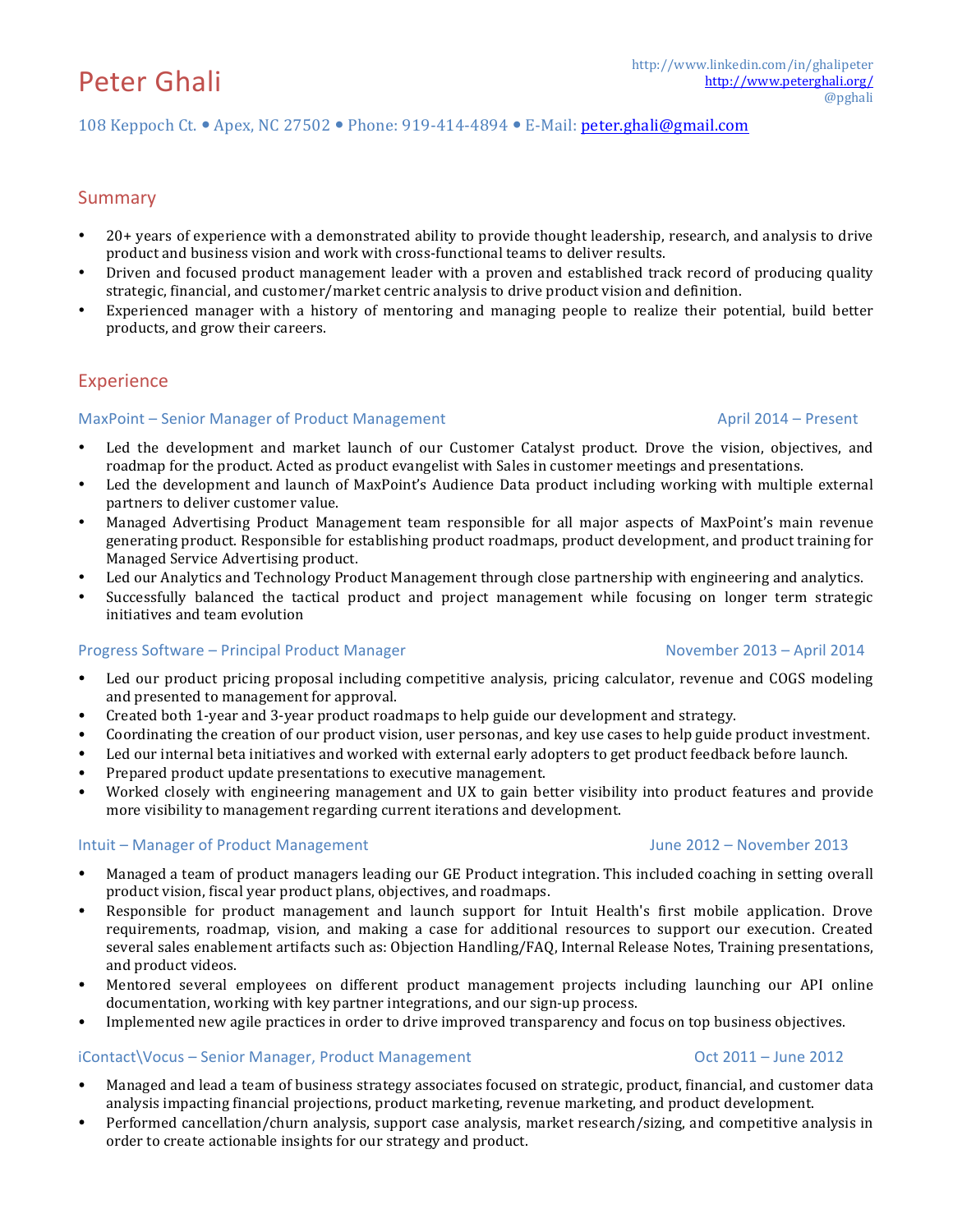• Worked with the team to evaluate different strategic directions and recommend an overall course of action. Assessed market landscape and needs in order to create valuable insights for senior leadership.

### iContact – Senior Product Manager/Product Manager April 2009 – Oct 2011

### • **Social Media Strategy**

- $\circ$  Defined Social Media Strategy including working with development/QA/UX to launch our initial solution. Took over project after the team struggled and was able to turn the team around and launch an even better solution
- $\circ$  Drove Social Media thought leadership with several iContact blog posts and white papers.
- o Performed Market and Competitive analysis as inputs to our strategy

## • **iContact for Salesforce – 2010 and 2011 Best Mass Email Award Winner**

- $\circ$  Led our iContact for Salesforce Product Development from inception to post-launch including managing vendor relationships, defining requirements, competitive analysis, partnering with product marketing for data sheets, landing pages, and marketing launch.
- o Authored Sales Enablement materials such as: Elevator Pitches, Competitive Differentiation Points, Objection Handling FAQ, and Key Talking Points to support iContact for Salesforce Product Launch
- $\circ$  Developed the business and pricing model in conjunction with market and competitive analysis. Worked very closely with Marketing, Sales and Account Management to launch the product. *Received an Outstanding Performance Award for this work*

### • **Mobile and API Product Launches**

- $\circ$  Drove iContact's Mobile Strategy and Implementation. Launched iContact for iPhone and iContact for Android. Drove our product definition, design, and market launch. Drove the vendor selection process, managed the vendor through daily and onsite meetings, and worked with training and marketing to launch the product. Launched both of these products successfully
- $\circ$  Worked with Sales as iContact API subject matter expert. Presented and assisted prospects and clients with their API integrations. *Received an Outstanding Performance Award for this work*
- $\circ$  Led our iContact API 2.0 initiative including EOL plan for API 1.0 as well as serving as subject matter expert for API questions. Crafted API training materials for Sales and Support and held in person training sessions. Supported product marketing and developer communication efforts for API

## • **Other Duties/Tasks**

- $\circ$  Represented iContact at several tradeshows including presenting at adTech in 2011
- $\circ$  Agile (Scrum) Product Owner Defined Prioritized product backlogs, coordinated Sprint work as a member of Scrum development team. Coordinated and drove our Sprint Review Presentations. Experience leading multiple scrum teams
- $\circ$  Crafted pricing business model for Partner Platform. Included competitive analysis and market positioning

### Motricity – Senior Product Manager Jan 2005 – April 2009

### • **mCore Gateway Product Management**

- $\circ$  Managed a team of seven individuals in defining our product offering and program/project managing for the Gateway Product. This included personnel decision making, mentoring new employees and providing guidance to ensure smooth product launches
- $\circ$  Redefined our product development process, which resulted in increased transparency, productivity, and customer benefit. As a result, Gateway team was able to launch new features on schedule and in parallel with other activities.
- o Primary author of sales enablement presentations to drive new sales and support account management
- Partnered with Sales and customers to define new features in order to increase revenues.

### **Smartphone Product Management**

- Defined next generation e-Commerce platform for direct to consumer sales of smart phone software. This included competitive research and requirements gathering with numerous stakeholders include general manager, marketing, engineering, developer relations, and quality assurance
- o Project management next generation PocketGear website. Took the project from vaporware to reality overcoming numerous obstacles. Worked closely with  $Dev/QA$  to ensure that scope creep was prevented in order to deliver on time.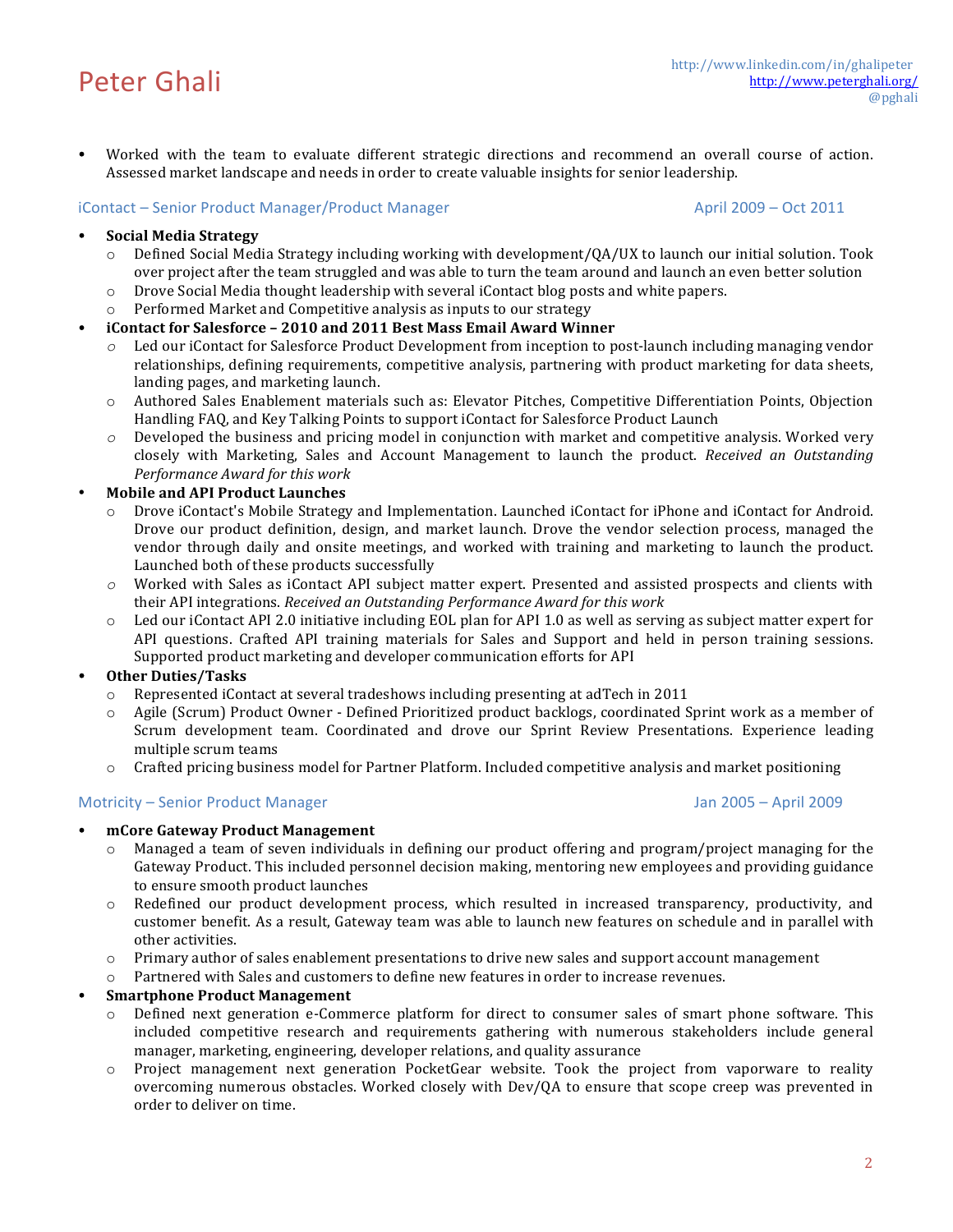$\circ$  Managed a small team leading our Smartphone product and project management for clients such as Palm and Sony Ericsson. Authored requirements and mentored junior project manager

## • **Led Motricity's Mobile Music and Video Initiatives**

- Created and articulated a Mobile Media Vision (music/video) strategy and vision and presented to several executives to drive consensus. This included business cases for both mobile video and music including market opportunity, strategic impact, competitive analysis, and thorough financial analysis including estimating cash flows, NPV analysis, and time to break even analysis
- $\circ$  Authored a Mobile Music Situation Analysis describing the overall mobile music market determining critical success factors in driving our solution. This included market data, insights, customer segmentation information
- $\circ$  Acted as Motricity's SME in presenting our media goals and product capabilities to several customers.
- $\circ$  Authored an RFP for a key solution partnership, analyzed partners including customer visits and follow-up evaluations, established a short list and worked with engineering to select a final partner. Worked with several stakeholders and lead all aspects of managing various partners and making a case to acquire funding.
- $\circ$  Authored numerous product requirements documents to guide development in cost exercises.

### • **Product Managed Motricity's Client API initiatives**

- Presented strategic vision, including market issues, competitive pressures, and SWOT analysis to create a strategy that would leverage strengths to take advantage of opportunities while mitigating weaknesses
- $\circ$  Drove the prioritization and feature development for the Client API 2.3 release. This included authoring requirements based on feedback from customers and all stakeholders

### • **Product/Project Managed eReader.com and associated client technology**

- Defined product strategy and business plans highlighting revenue-generating opportunities
- $\circ$  Performed data analysis to assist in possible partnership opportunities to guide discussions and ensure profitability
- $\circ$  Led development efforts of eReader Pro 3.0 including defining requirements, championing a new development process, and working closely with the cross functional team including merchandising and quality assurance. Worked closely with graphic design and server teams to create landing pages. Project managed the entire process utilizing weekly cross-functional team meetings
- $\circ$  Took the initiative to train merchandising personnel on using web analytic tools and tracking key performance indicators. Also made suggestions to increase traffic and adoption such as free eBook promotions.
- Performed financial and competitive analysis to support the development of eReader Pro for Windows Mobile.

## **Product Managed Motricity's Fuel™ DRM Solution**

- Analyzed current DRM provider and led the cross functional effort to significantly lower spending on our DRM solution without sacrificing customer quality or features
- $\circ$  Performed market and financial analysis to guide Motricity's office DRM policy and worked closely with account managers and customers to share insights
- Researched various patents to learn and shared knowledge with various teams including the legal team

### • **Other Duties/Tasks**

- Held several Lunch and Learns on financial analysis techniques (NPV, Time To Break Even, Option valuation techniques). Also held other Lunch and Learns regarding using Microsoft Visio and Web Analytic Tools
- $\circ$  Led the effort, including procuring funds, to partner with the NCSU Library to gain access to various research periodical and tools to assist in strategic/business planning and engineering technical analysis
- o Attended several industry trade shows representing Motricity
- $\circ$  Developed a Device Management Tool to fill a key technical gap in our technology. Worked closely with stakeholders to ensure proper workflows. Authored documentation in support of this work
- $\circ$  Contributed to other initiatives regarding key customers such as Cingular and Motricity's Direct-To-Consumer business group. This included authoring a business cases and requirements documents in support of a major initiative and performed feature comparisons to assist development efforts
- Assisted in numerous RFP responses. Received a personal "Thank You" note from the CEO for these efforts

### Motricity – Software Developer Communication Communication Communication Communication Communication Communication Communication Communication Communication Communication Communication Communication Communication Communica

- Software Development for the eReader Product Client
	- $\circ$  Led the initiative to make a case for the development of the RSVP feature in support of reading on mobile devices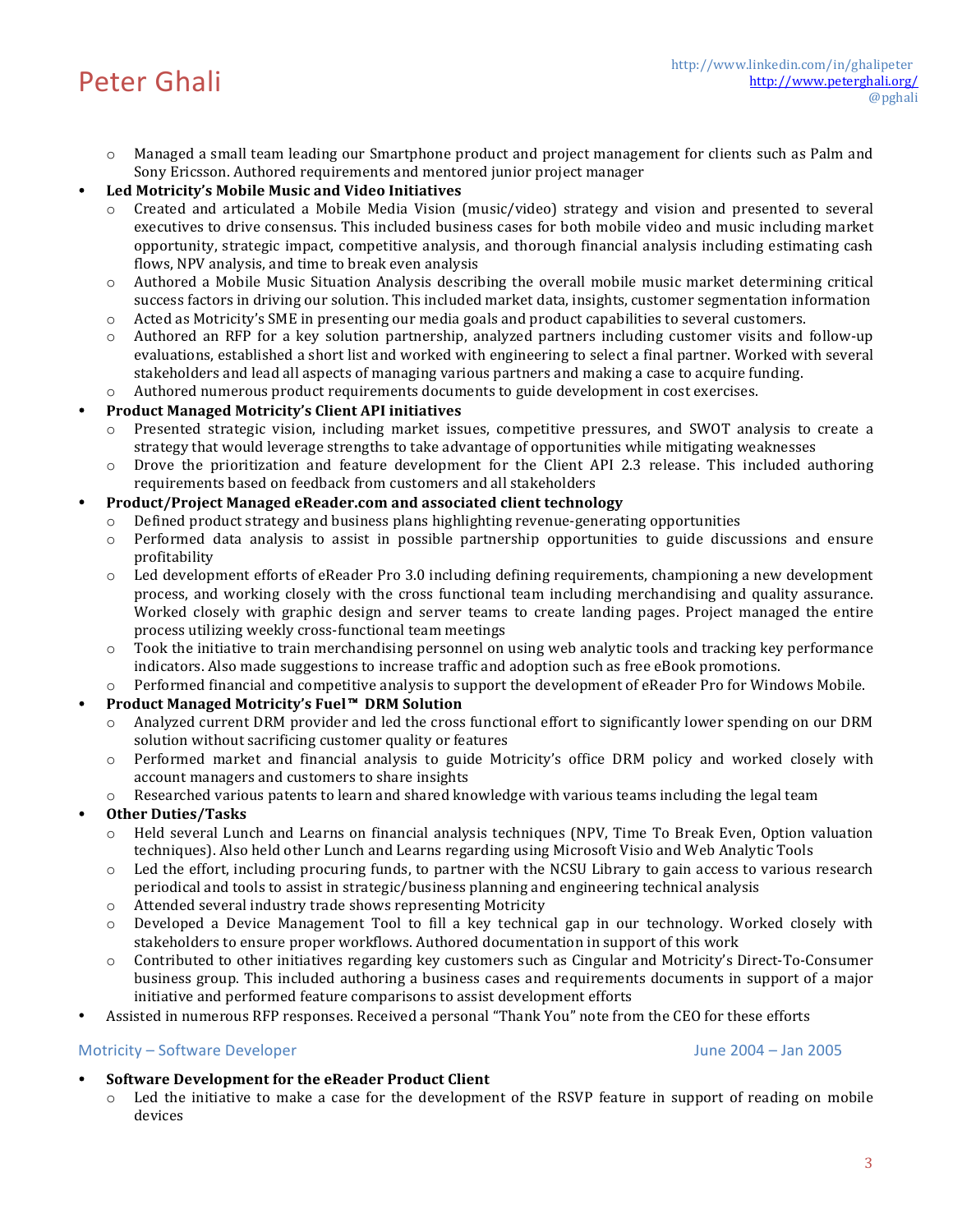#### http://www.linkedin.com/in/ghalipeter<br>http://www.linkedin.com/in/ghalipeter<br>mocked http://www.peterghali.org/ @pghali

- $\circ$  Contributed to the development of a client for the Symbian Operating System to grow the total addressable market for the eReader Product
- $\circ$  Contributed ideas regarding improving sales on eReader.com

# BioMerieux – Software Developer Communication of the United States of the United States of the United States of the United States of the United States of the United States of the United States of the United States of the U

- **Software Development for the BacT/Notify™ Product** 
	- o Evaluated and developed an email solution using the JavaMail™ API to send and receive emails.<br>
	⊙ Wrote both functional and unit tests to ensure quality software was delivered on schedule.
		- Wrote both functional and unit tests to ensure quality software was delivered on schedule.
	- o Worked with other engineers to develop a high-level architecture for the Notification framework, which was an essential part of the new application.

# **Software Development and debugging for the Observa™ Product**

- $\circ$  Investigated the ability of Java to add Unicode translation capability for non-Latin character based languages such as Greek and Polish.
- $\circ$  Fixed several software flaws during the validation phase of the product development
- $\circ$  Fixed several issues regarding the migration of the code base from Java 1.2 to Java 1.4.1 after the product was released.
- **Other Duties/Tasks**
	- Worked with and managed a contract employee to learn more about using CVS as a new repository for code development. Shared all information with the rest of team via one on one discussions and presentations.
	- $\circ$  Educated the rest of the software development team regarding the use of a new development environment for future projects.

# Object Technology International - IBM – Software Developer Aug 2000 – May 2002

# **Technology Compatibility Kit (TCK) Testing and Debugging**

- $\circ$  Worked with a team of engineers to ensure that the IBM [9 VM was compliant according to the reference implementation. This involved running thousands of TCK tests(VM, Language, and API) and explored various failure mechanisms (invalid class files, class verification, out of memory errors)
- $\circ$  Ran the MIDP and CDC TCK test suites to ensure that IBM class library versions of MIDP and CDC were also compliant. Debugged numerous issues
- $\circ$  Acted as a liaison between testing and the VM and Class Library authors to explain the test and issues involved. Suggested possible solutions and verified solutions.
- $\circ$  Provided written documentation and evidence to remove invalid tests. This work involved a thorough understanding the Java VM Specification, Java Language Specification, and the API specification.
- $\circ$  Documented all results via paper and web site. This included publishing our testing process, current status, and all other related information.
- Worked with and trained co-op students to assist in TCK testing.
- **WebSphere Studio Device Developer 5.0(WSDD) Font Wizard Plugin**
- $\circ$  Developed and tested a graphical plugin font wizard to allow easy creation of embedded fonts in WSDD.
- **Other Duties/Tasks**
	- Responded to customer issues on IBM newsgroups. Customer issues involved products such as: IBM WebSphere Studio Device Developer,  $J9^m$  VM, and various class library issues.
	- $\circ$  Developed several JUNIT test cases to ensure that OTI's AWT implementation performed as expected.
	- o Solved customer problems by debugging and writing test cases to isolate issues.
	- $\circ$  Developed a newsgroup summary Python program that recorded the number of posts by various posters given a newsgroup name.
	- $\circ$  Setup a local Bugzilla installation running on Linux for the entire lab to use. This was done to assist both myself and other engineers who were working on side projects.

# Analog Devices – Product Development Engineer Aug 2000 (Aug 1998 – Aug 2000)

Analyzed data to make test software algorithm adjustments in C to meet customer expectations and significantly lower cost.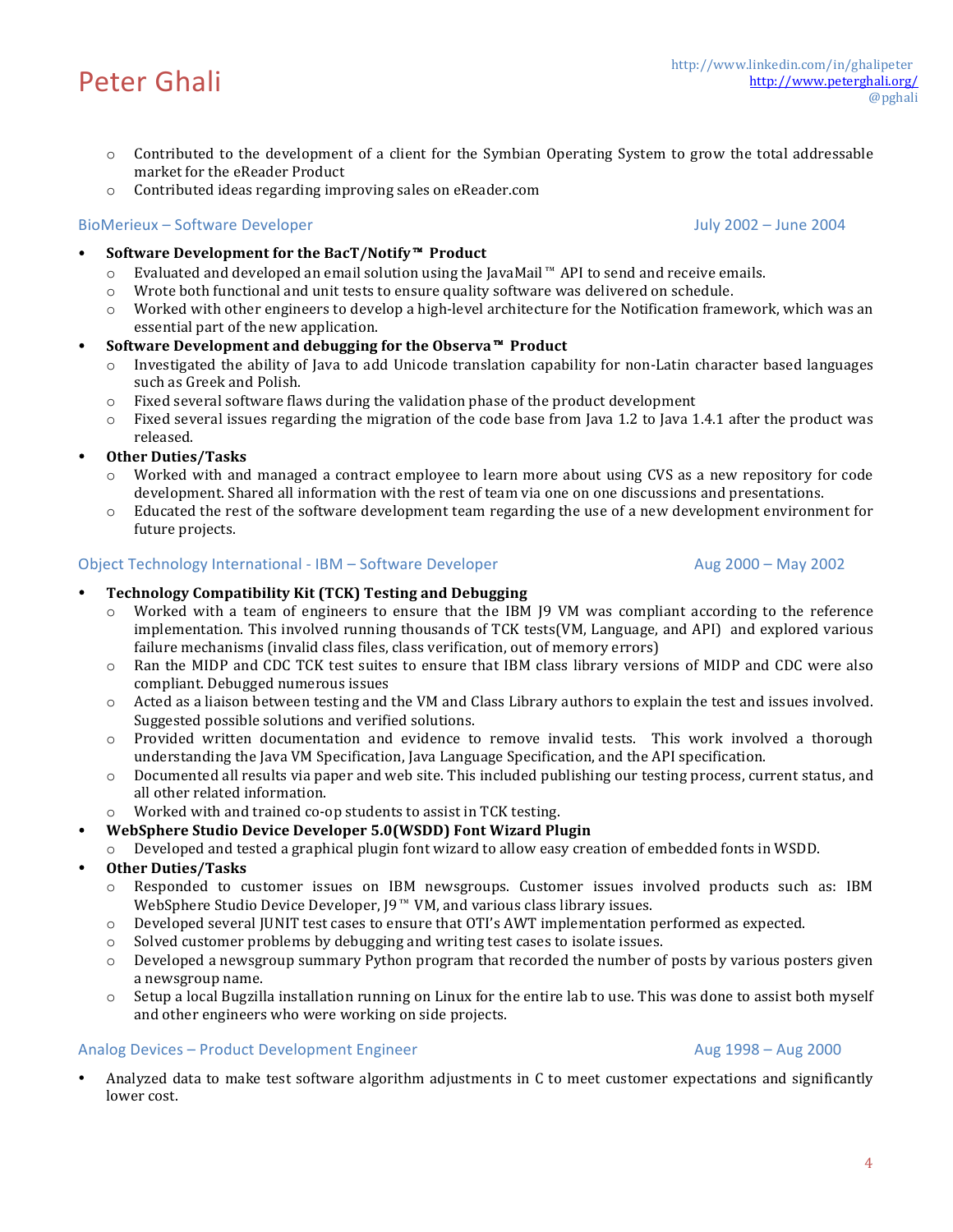- Significantly improved yields by working with manufacturing to devise and run experiments for the AD9054A product (8 bit analog to digital converter).
- Enhanced yields by devising experiments and analyzing test data to optimally set product testing limits for the AD94983 product (triple 8 bit analog to digital converter).
- Created a Yield Analysis tool using Visual Basic to assist in data analysis
- Developed a group web site to submit weekly information and share data using CGI/PERL and HTML

## Intel Corp. – Product Development Engineer May 1996 – May 1996 – Aug 1998

## • **0.4um Flash Yield Improvement**

- $\circ$  Worked with management to understand vield expectations, staffing levels, and schedules.
- $\circ$  Analyzed various vield limiters to dramatically improve vields by 24 die per wafer on one product and 10 die per wafer on another 0.4um product.
- o Learned more about general test methodology, interpreting post packaging test information, electrical and physical failure analysis techniques.
- $\circ$  Mentored and coached new engineers in the tools and methods of failure analysis.
- **Studied and scrutinized "Slow Wordline" problem affecting 0.4um process**
	- Designed and performed various electrical experiments to eliminate various possible causes of this issue.
	- $\circ$  Worked with other engineers to performed physical failure analysis using tools such as the focused ion beam (FIB), scanning electron microscope (SEM), and Emission Microscopy (EM).
	- $\circ$  Provided thorough documentation to explain root cause of this issue to other engineers to ensure corrective action.
	- $\circ$  Received a recognition award for doing a "first class job and summarizing the result in a clear and concise manner."
- **Investigated Floating Node issue on 0.4um process lead vehicle** 
	- Investigated and found root cause of a major quality problem for the lead product on the 0.4um process using electrical and physical failure analysis. This issue was the biggest failure mechanism during qualification of this product.
	- $\circ$  Developed and quickly proliferated a method for quickly detecting this issue.
	- $\circ$  Provided data that was critical in assessing the risk and customer impact of this issue. The analysis gave the team confidence that the impact to the customer was small and that more than one million units did not need to be scrapped.
	- $\circ$  Executed follow-up validation work to prove that the fix for this issue worked.
- **0.4um Flash Manufacturing improvement to eliminate unnecessary quality testing** 
	- Implemented improvements two quarters ahead of schedule reducing the need to purchase burn-in capacity, lowering product costs, and decreasing throughput time.
	- $\circ$  Worked with quality and reliability engineers to complete reject validation and failure analysis to remove unnecessary burn-in for 0.4um products.
	- $\circ$  Coordinated data sharing and documentation
- **Other Duties/Tasks**
	- $\circ$  Developed a team web site to share data and team documentation. Received a recognition award for this work.
	- $\circ$  Worked with a fellow engineer to conceive, design, and compile a new hire handbook for the entire division. Received a recognition award for, "recognizing a legitimate need and owning the solution".
	- $\circ$  Set up a team-building event. Received a recognition award for my, "initiative and effort".